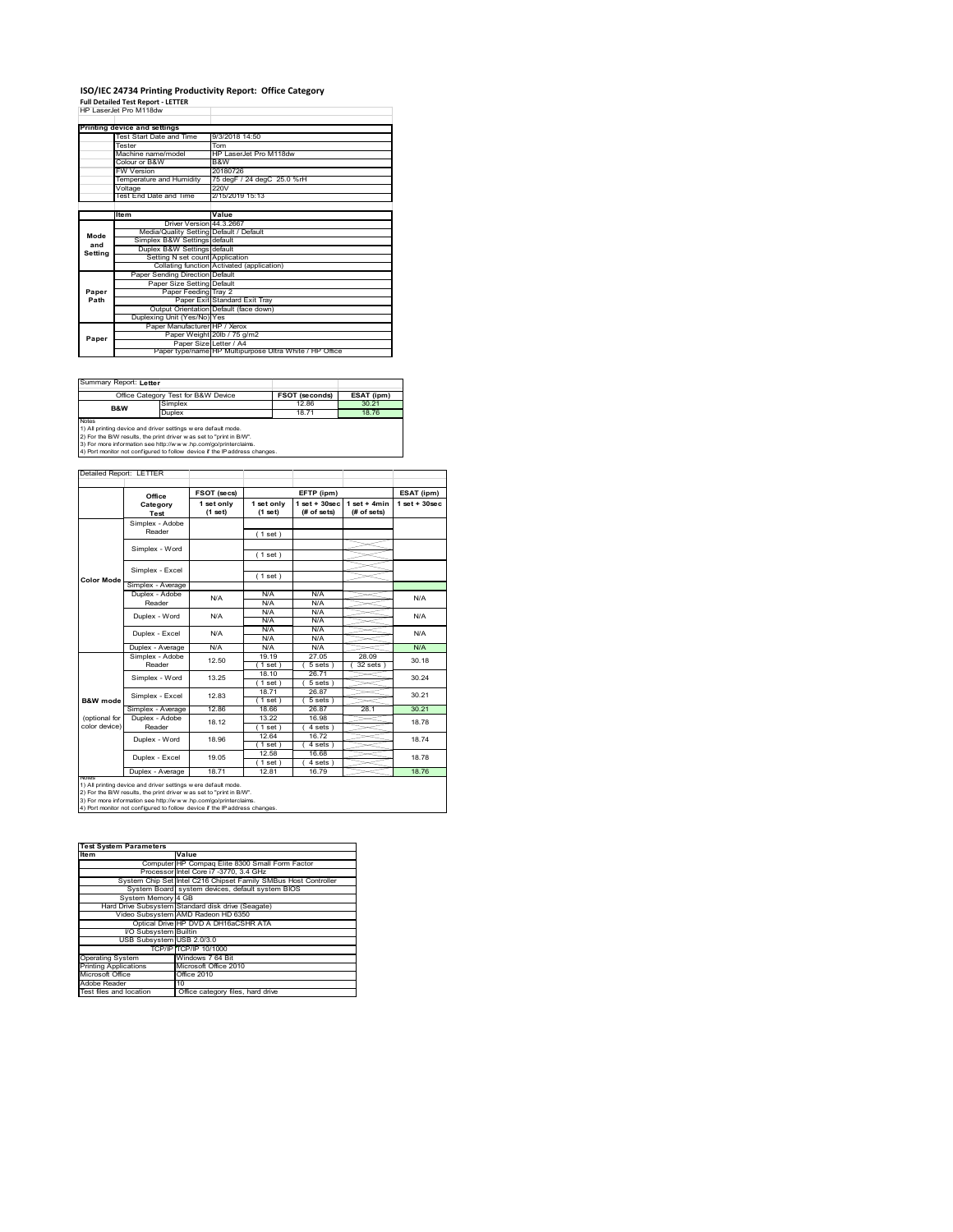### **ISO/IEC 24734 Printing Productivity Report: Office Category Full Detailed Test Report ‐ A4** HP LaserJet Pro M118dw

|                        | HP LaserJet Pro M1180W                  |                                                         |
|------------------------|-----------------------------------------|---------------------------------------------------------|
|                        | Printing device and settings            |                                                         |
|                        | Test Start Date and Time                | 9/3/2018 14:50                                          |
|                        | Tester                                  | Tom                                                     |
|                        | Machine name/model                      | HP LaserJet Pro M118dw                                  |
|                        | Colour or B&W                           | B&W                                                     |
|                        | <b>FW Version</b>                       | 20180726                                                |
|                        | Temperature and Humidity                | 75 degF / 24 degC 25.0 %rH                              |
|                        | Voltage                                 | 220V                                                    |
|                        | Test End Date and Time                  | 2/15/2019 15:13                                         |
|                        |                                         |                                                         |
|                        | ltem                                    | Value                                                   |
|                        | Driver Version 44.3.2667                |                                                         |
| Mode<br>and<br>Setting | Media/Quality Setting Default / Default |                                                         |
|                        | Simplex B&W Settings default            |                                                         |
|                        | Duplex B&W Settings default             |                                                         |
|                        | Setting N set count Application         |                                                         |
|                        |                                         | Collating function Activated (application)              |
|                        | Paper Sending Direction Default         |                                                         |
|                        | Paper Size Setting Default              |                                                         |
| Paper                  | Paper Feeding Tray 2                    |                                                         |
| Path                   |                                         | Paper Exit Standard Exit Trav                           |
|                        |                                         | Output Orientation Default (face down)                  |
|                        | Duplexing Unit (Yes/No) Yes             |                                                         |
|                        | Paper Manufacturer HP / Xerox           |                                                         |
| Paper                  |                                         | Paper Weight 20lb / 75 g/m2                             |
|                        | Paper Size Letter / A4                  |                                                         |
|                        |                                         | Paper type/name HP Multipurpose Ultra White / HP Office |

Summary Report: **A4**

| PQQUIIIIII.                                                    |                                                                   |                       |            |  |  |
|----------------------------------------------------------------|-------------------------------------------------------------------|-----------------------|------------|--|--|
|                                                                | Office Category Test for B&W Device                               | <b>FSOT (seconds)</b> | ESAT (ipm) |  |  |
| B&W                                                            | Simplex                                                           | 13.33                 | 28.69      |  |  |
|                                                                | Duplex                                                            | 19 11                 | 18.16      |  |  |
| Notes                                                          |                                                                   |                       |            |  |  |
| 1) All printing device and driver settings w ere default mode. |                                                                   |                       |            |  |  |
|                                                                | 2) For the RAM require the print driver was not to "print in RAA" |                       |            |  |  |

2) For the B/W results, the print driver w as set to "print in B/W".<br>3) For more information see http://w w w .hp.com/go/printerclaims.<br>4) Port monitor not configured to follow device if the IP address changes.

|                     | Office            | FSOT (secs)           |                       | EFTP (ipm)                       |                               | ESAT (ipm)        |  |
|---------------------|-------------------|-----------------------|-----------------------|----------------------------------|-------------------------------|-------------------|--|
|                     | Category<br>Test  | 1 set only<br>(1 set) | 1 set only<br>(1 set) | $1$ set $+30$ sec<br>(# of sets) | $1$ set + 4min<br>(# of sets) | $1$ set $+30$ sec |  |
|                     | Simplex - Adobe   |                       |                       |                                  |                               |                   |  |
|                     | Reader            |                       | (1 set)               |                                  |                               |                   |  |
|                     | Simplex - Word    |                       |                       |                                  |                               |                   |  |
|                     |                   |                       | (1 set)               |                                  |                               |                   |  |
| Colour              | Simplex - Excel   |                       |                       |                                  |                               |                   |  |
| Mode                |                   |                       | (1 set)               |                                  |                               |                   |  |
|                     | Simplex - Average |                       |                       |                                  |                               |                   |  |
|                     | Duplex - Adobe    | N/A                   | N/A                   | N/A                              |                               | N/A               |  |
|                     | Reader            |                       | N/A                   | N/A                              |                               |                   |  |
|                     | Duplex - Word     | N/A                   | N/A                   | N/A                              |                               | N/A               |  |
|                     |                   |                       | N/A                   | N/A                              |                               |                   |  |
|                     | Duplex - Excel    | N/A                   | N/A                   | N/A                              |                               | N/A               |  |
|                     |                   |                       | N/A                   | N/A                              |                               |                   |  |
|                     | Duplex - Average  | N/A                   | N/A                   | N/A                              |                               | N/A               |  |
|                     | Simplex - Adobe   | 12.89                 | 18.61                 | 25.85                            | 28 15                         | 28.69             |  |
|                     | Reader            |                       | 1 set )               | 5 sets                           | 30 sets                       |                   |  |
|                     | Simplex - Word    | 13.82                 | 17.36                 | 25.41                            |                               | 28.69             |  |
|                     |                   |                       | $1$ set)              | 5 sets)                          |                               |                   |  |
|                     | Simplex - Excel   | 13.27                 | 18.09                 | 25.65                            |                               | 28.69             |  |
| <b>B&amp;W</b> mode |                   |                       | $1$ set)              | 5 sets)                          |                               |                   |  |
|                     | Simplex - Average | 13.3                  | 18.02                 | 25.63                            | 28.2                          | 28.69             |  |
| (optional for       | Duplex - Adobe    | 18.48                 | 12.98                 | 16.50                            |                               | 18.14             |  |
| color device)       | Reader            |                       | $1$ set)              | 4 sets                           |                               |                   |  |
|                     | Duplex - Word     | 19.50                 | 12.30                 | 16.20                            |                               | 18.18             |  |
|                     |                   |                       | 1 set)                | 4 sets                           |                               |                   |  |
|                     | Duplex - Excel    | 19.35                 | 12.38                 | 16.24                            |                               | 18.18             |  |
|                     |                   |                       | $1$ set)              | 4 sets )                         |                               |                   |  |
|                     | Duplex - Average  | 19.1                  | 12.55                 | 16.31                            |                               | 18.16             |  |

| <b>Test System Parameters</b> |                                                                 |  |  |  |
|-------------------------------|-----------------------------------------------------------------|--|--|--|
| <b>Item</b>                   | Value                                                           |  |  |  |
|                               | Computer HP Compaq Elite 8300 Small Form Factor                 |  |  |  |
|                               | Processor Intel Core i7 -3770, 3.4 GHz                          |  |  |  |
|                               | System Chip Set Intel C216 Chipset Family SMBus Host Controller |  |  |  |
|                               | System Board system devices, default system BIOS                |  |  |  |
| System Memory 4 GB            |                                                                 |  |  |  |
|                               | Hard Drive Subsystem Standard disk drive (Seagate)              |  |  |  |
|                               | Video Subsystem AMD Radeon HD 6350                              |  |  |  |
|                               | Optical Drive HP DVD A DH16aCSHR ATA                            |  |  |  |
| I/O Subsystem Builtin         |                                                                 |  |  |  |
| USB Subsystem USB 2.0/3.0     |                                                                 |  |  |  |
|                               | TCP/IP TCP/IP 10/1000                                           |  |  |  |
| <b>Operating System</b>       | Windows 7 64 Bit                                                |  |  |  |
| <b>Printing Applications</b>  | Microsoft Office 2010                                           |  |  |  |
| Microsoft Office              | Office 2010                                                     |  |  |  |
| Adobe Reader                  | 10                                                              |  |  |  |
| Test files and location       | Office category files, hard drive                               |  |  |  |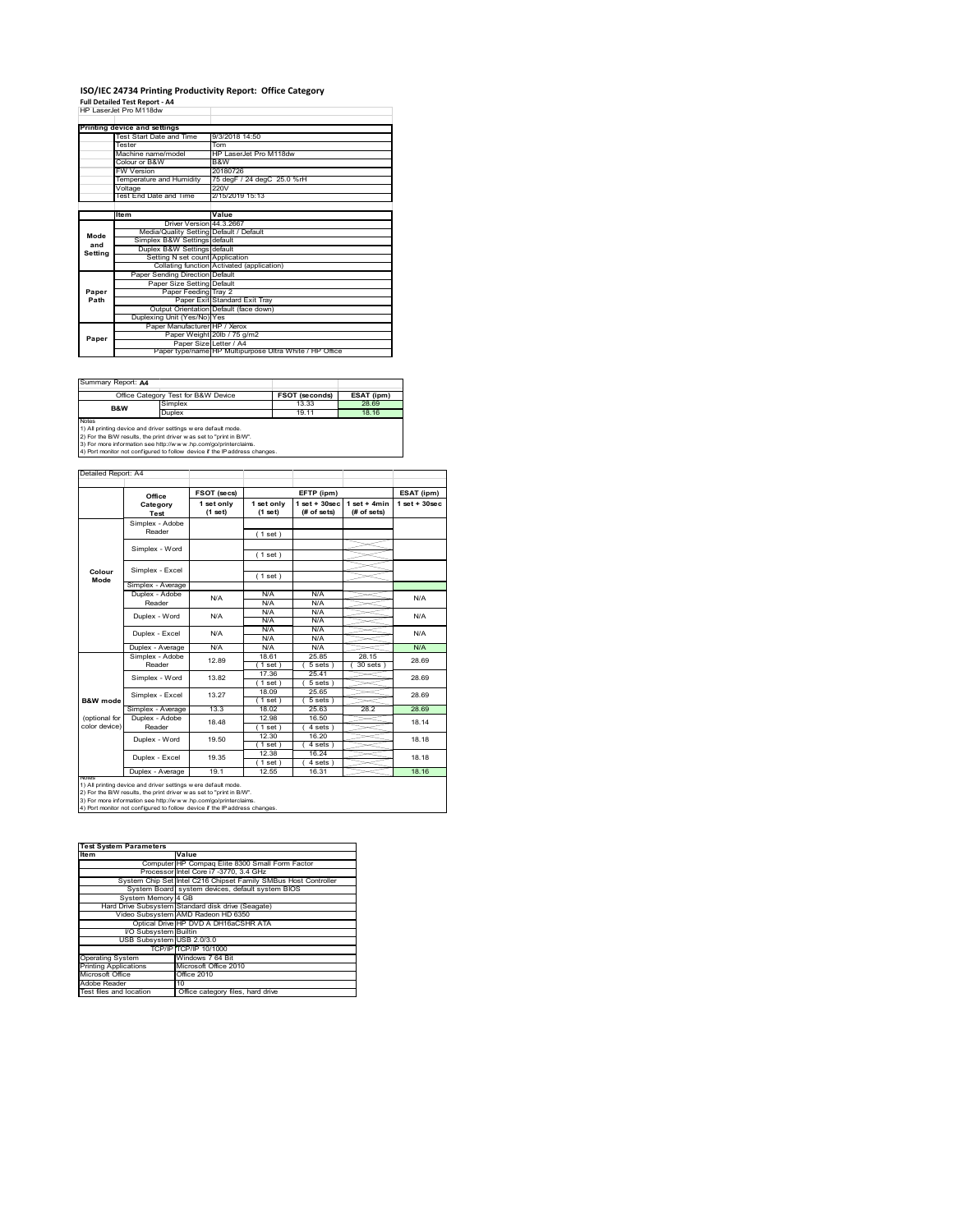#### **ISO/IEC 24734 Printing Productivity Report: Office Category**

**Feature Performance Full Report ‐ Office Feature Performance Test** HP LaserJet Pro M118dw

|             | Printing device and settings            |                                                         |  |  |
|-------------|-----------------------------------------|---------------------------------------------------------|--|--|
|             | Test Start Date and Time                | 9/3/2018 14:50                                          |  |  |
|             | Tester                                  | Tom                                                     |  |  |
|             | Machine name/model                      | HP I aser let Pro M118dw                                |  |  |
|             | Colour or B&W                           | B&W                                                     |  |  |
|             | <b>FW Version</b>                       | 20180726                                                |  |  |
|             | Temperature and Humidity                | 75 degF / 24 degC 25.0 %rH                              |  |  |
|             | Voltage                                 | 220V                                                    |  |  |
|             | Test End Date and Time                  | 2/15/2019 15:13                                         |  |  |
|             |                                         |                                                         |  |  |
|             | <b>Item</b>                             | Value                                                   |  |  |
|             | Driver Version 44.3.2667                |                                                         |  |  |
| Mode<br>and | Media/Quality Setting Default / Default |                                                         |  |  |
|             | Simplex B&W Settings default            |                                                         |  |  |
| Setting     | Duplex B&W Settings default             |                                                         |  |  |
|             | Setting N set count Application         |                                                         |  |  |
|             |                                         | Collating function Activated (application)              |  |  |
|             | Paper Sending Direction Default         |                                                         |  |  |
|             | Paper Size Setting Default              |                                                         |  |  |
| Paper       | Paper Feeding Tray 2                    |                                                         |  |  |
| Path        |                                         | Paper Exit Standard Exit Trav                           |  |  |
|             |                                         | Output Orientation Default (face down)                  |  |  |
|             | Duplexing Unit (Yes/No) Yes             |                                                         |  |  |
|             | Paper Manufacturer HP / Xerox           |                                                         |  |  |
| Paper       |                                         | Paper Weight 20lb / 75 g/m2                             |  |  |
|             | Paper Size Letter / A4                  |                                                         |  |  |
|             |                                         | Paper type/name HP Multipurpose Ultra White / HP Office |  |  |

| <b>ISO Print Productivity Report: Feature Performance Test Summary</b>                                                                                                                                                                                                                      |               |                                      |                                      |  |
|---------------------------------------------------------------------------------------------------------------------------------------------------------------------------------------------------------------------------------------------------------------------------------------------|---------------|--------------------------------------|--------------------------------------|--|
|                                                                                                                                                                                                                                                                                             |               |                                      | <b>Feature Performance Ratio</b>     |  |
| <b>Printing Modes</b><br>(Feature Adobe Reader - Office test file)                                                                                                                                                                                                                          |               | FSOT (base)<br><b>FSOT (feature)</b> | <b>ESAT (feature)</b><br>ESAT (base) |  |
| A5, Landscape Feed, Simplex, Colour                                                                                                                                                                                                                                                         | Simplex       |                                      |                                      |  |
| A5. Portrait Feed. Simplex. Colour<br>Simplex                                                                                                                                                                                                                                               |               |                                      |                                      |  |
| Legal, Simplex, Colour                                                                                                                                                                                                                                                                      | Simplex       |                                      |                                      |  |
| Legal, Duplex, Colour                                                                                                                                                                                                                                                                       | <b>Duplex</b> |                                      |                                      |  |
| A4, 1200 dpi, Simplex, Colour                                                                                                                                                                                                                                                               | Simplex       |                                      |                                      |  |
| Letter, 1200 dpi, Simplex, Colour                                                                                                                                                                                                                                                           | Simplex       |                                      |                                      |  |
| A4, General Office, Simplex, Colour                                                                                                                                                                                                                                                         | Simplex       |                                      |                                      |  |
| Letter, General Office, Simplex, Colour                                                                                                                                                                                                                                                     | Simplex       |                                      |                                      |  |
| A5, Landscape Feed, Simplex, B/W                                                                                                                                                                                                                                                            | Simplex       | 149%                                 | 172%                                 |  |
| A5, Portrait Feed, Simplex, B/W                                                                                                                                                                                                                                                             | Simplex       | 32%                                  | 21%                                  |  |
| Legal, Simplex, B/W                                                                                                                                                                                                                                                                         | Simplex       |                                      |                                      |  |
| Legal, Duplex, B/W                                                                                                                                                                                                                                                                          | Duplex        |                                      |                                      |  |
| A4. 1200 dpi. Simplex. B/W                                                                                                                                                                                                                                                                  | Simplex       |                                      |                                      |  |
| Letter, 1200 dpi, Simplex, B/W                                                                                                                                                                                                                                                              | Simplex       |                                      |                                      |  |
| A4, General Office, Simplex, B/W                                                                                                                                                                                                                                                            | Simplex       |                                      |                                      |  |
| Letter, General Office, Simplex, B/W                                                                                                                                                                                                                                                        | Simplex       |                                      |                                      |  |
| Notes<br>1) All printing device and driver settings w ere default mode.<br>2) Test conducted with 8-paper Office Feature Performance file.<br>3) For more information see http://www.hp.com/go/printerclaims.<br>4) Port monitor not configured to follow device if the IP address changes. |               |                                      |                                      |  |

| <b>Printing Modes</b>                               | <b>Base Printing Mode</b>  |                            |                      | <b>Feature Performance</b>       |                                         |                                      |
|-----------------------------------------------------|----------------------------|----------------------------|----------------------|----------------------------------|-----------------------------------------|--------------------------------------|
| Feature Adobe Reader - Office<br>test file (8-page) | <b>FSOT</b><br><b>Base</b> | <b>ESAT</b><br><b>Base</b> | 1 set<br>FSOT (secs) | $1$ set $+30$ sec.<br>ESAT (ipm) | FSOT (base)<br><b>FSOT</b><br>(feature) | <b>ESAT (feature)</b><br>ESAT (base) |
| A5, Landscape Feed, Simplex, Colour                 |                            |                            |                      |                                  |                                         |                                      |
| A5, Portrait Feed, Simplex, Colour                  |                            |                            |                      |                                  |                                         |                                      |
| Legal, Simplex, Colour                              |                            |                            |                      |                                  |                                         |                                      |
| Legal, Duplex, Colour                               |                            |                            |                      |                                  |                                         |                                      |
| A4, 1200 dpi, Simplex, Colour                       |                            |                            |                      |                                  |                                         |                                      |
| Letter, 1200 dpi, Simplex, Colour                   |                            |                            |                      |                                  |                                         |                                      |
| A4. General Office. Simplex. Colour                 |                            |                            |                      |                                  |                                         |                                      |
| Letter, General Office, Simplex, Colour             |                            |                            |                      |                                  |                                         |                                      |
| A5, Landscape Feed, Simplex, B/W                    | 21.53                      | 28.69                      | 14 47                | 494                              | 149%                                    | 172%                                 |
| A5, Portrait Feed, Simplex, B/W                     | 21.53                      | 28.69                      | 69 11                | 6.1                              | 32%                                     | 21%                                  |
| Legal, Simplex, B/W                                 | 20.63                      | 30.22                      |                      |                                  |                                         |                                      |
| Legal, Duplex, B/W                                  | 20.63                      | 30.22                      |                      |                                  |                                         |                                      |
| A4. 1200 dpi. Simplex, B/W                          | 21.53                      | 28.69                      |                      |                                  |                                         |                                      |
| Letter, 1200 dpi, Simplex, B/W                      | 20.63                      | 30.22                      |                      |                                  |                                         |                                      |
| A4, General Office, Simplex, B/W                    | 21.53                      | 28.69                      |                      |                                  |                                         |                                      |
| Letter, General Office, Simplex, B/W                | 20.63                      | 30.22                      |                      |                                  |                                         |                                      |

Notes<br>1) All printing device and driver settings were default mode.<br>2) Test conducted with 8-paper Office Feature Performance file<br>3) For more information see http://www.hp.com/go/printerclaims.<br>4) Por monitor not configur

|        | <b>Test System Parameters</b> |                                                                 |  |  |
|--------|-------------------------------|-----------------------------------------------------------------|--|--|
|        | Item                          | Value                                                           |  |  |
|        |                               | Computer HP Compaq Elite 8300 Small Form Factor                 |  |  |
|        |                               | Processor Intel Core i7 -3770, 3.4 GHz                          |  |  |
|        |                               | System Chip Set Intel C216 Chipset Family SMBus Host Controller |  |  |
|        |                               | System Board system devices, default system BIOS                |  |  |
| Test   | System Memory 4 GB            |                                                                 |  |  |
| System |                               | Hard Drive Subsystem Standard disk drive (Seagate)              |  |  |
|        |                               | Video Subsystem AMD Radeon HD 6350                              |  |  |
|        |                               | Optical Drive HP DVD A DH16aCSHR ATA                            |  |  |
|        | I/O Subsystem Builtin         |                                                                 |  |  |
|        | USB Subsystem USB 2.0/3.0     |                                                                 |  |  |
| I/O    |                               | TCP/IP TCP/IP 10/1000                                           |  |  |
|        | <b>Operating System</b>       | Windows 7 64 Bit                                                |  |  |
|        | <b>Printing Applications</b>  | Microsoft Office 2010                                           |  |  |
|        | Software Microsoft Office     | Office 2010                                                     |  |  |
|        | Adobe Reader                  | 10                                                              |  |  |
|        | Test files and location       | Office category files, hard drive                               |  |  |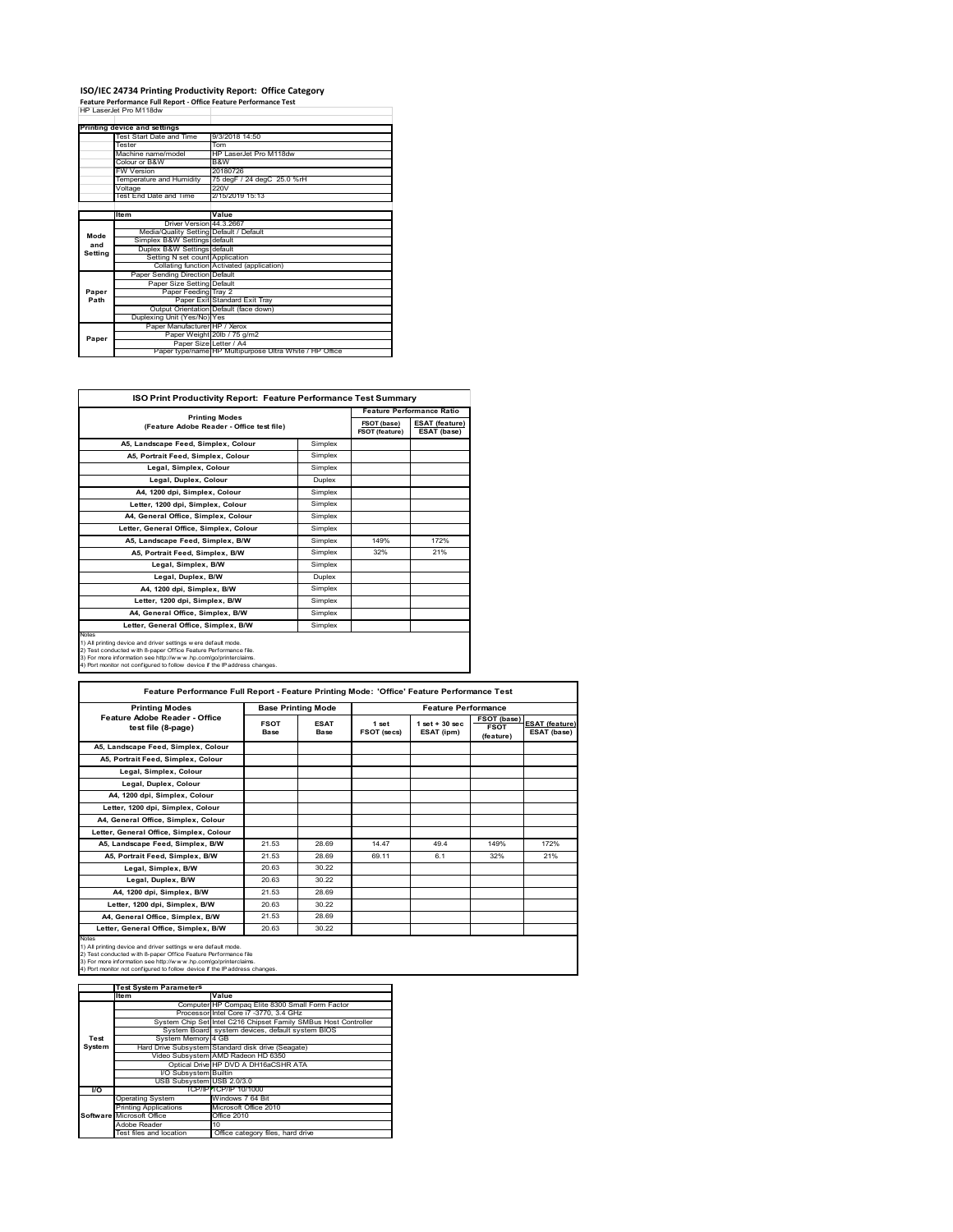## **ISO/IEC 17629 First Print Out Time Report: Office Category**

| <b>Full Detailed Test Report - LETTER</b> |  |
|-------------------------------------------|--|
| HP LaserJet Pro M118dw                    |  |

|            | Printing device and settings  |                                |
|------------|-------------------------------|--------------------------------|
|            | Test Start Date and Time      | 9/3/2018 14:50                 |
|            | Tester                        | Tom                            |
|            | Machine name/model            | HP LaserJet Pro M118dw         |
|            | Colour or B&W                 | B&W                            |
|            | <b>FW Version</b>             | 20180726                       |
|            | Configuration (options)       | Default                        |
|            | Controller                    | 12500                          |
|            | Printing device page count    | Not Specified                  |
|            | Printing supplies page count  | Not Specified                  |
|            | Temperature and Humidity      | 75 degF / 24 degC 25.0 %rH     |
|            | Voltage                       | 220V                           |
|            | <b>Test End Date and Time</b> | 2/15/2019 15:13                |
|            |                               |                                |
|            | <b>Item</b>                   | Value                          |
| Mode       | PDL and driver version        | 44.3.2667                      |
| and        | Print Quality mode            | default                        |
| Setting    | <b>B&amp;W</b> settings       | default                        |
|            | Paper feed orientation        | Short Edge                     |
| Paper      | Paper type setting            | default                        |
|            | Paper feeding                 | Standard cassette              |
|            | Paper exit                    | Standard exit tray             |
| Paper Path | Output orientation            | default (face up or face down) |

**FPOT from Ready (seconds)**<br>
Simplex 6.67 **ISO First Page Out Time Summary Report: Office Category** rt: **Letter B&W**

**Duplex**<br>Notes<br>1) All printing device and driver settings were default mode.<br>2) For the BM results, the print driver was set to "print in BM".<br>4) For more information see http://www.hp.com/golprinterclaims.<br>4) Port monitor

|                                                                 |                                                                                                                                                                                                                                                                                                                                                                                                             | ISO First Page Out Time Report: Office Category |                                   |                              |                            |                   |            |
|-----------------------------------------------------------------|-------------------------------------------------------------------------------------------------------------------------------------------------------------------------------------------------------------------------------------------------------------------------------------------------------------------------------------------------------------------------------------------------------------|-------------------------------------------------|-----------------------------------|------------------------------|----------------------------|-------------------|------------|
| <b>Detailed Report: LETTER</b>                                  |                                                                                                                                                                                                                                                                                                                                                                                                             | Word<br>(seconds)                               | Excel<br>(seconds)                | Adobe<br>Reader<br>(seconds) | Average<br>(seconds)       | <b>Delay Time</b> |            |
|                                                                 | FPOT from Ready - Simplex                                                                                                                                                                                                                                                                                                                                                                                   |                                                 |                                   |                              |                            |                   |            |
|                                                                 | FPOT from Ready - Duplex                                                                                                                                                                                                                                                                                                                                                                                    |                                                 |                                   |                              |                            |                   |            |
| <b>Color Mode</b>                                               | FPOT from Sleep - Simplex                                                                                                                                                                                                                                                                                                                                                                                   |                                                 |                                   | N/A                          |                            |                   |            |
|                                                                 | Recovery Time                                                                                                                                                                                                                                                                                                                                                                                               |                                                 |                                   |                              |                            |                   |            |
|                                                                 | FPOT from Off - Simplex                                                                                                                                                                                                                                                                                                                                                                                     |                                                 |                                   |                              |                            |                   |            |
|                                                                 | Warm-up Time                                                                                                                                                                                                                                                                                                                                                                                                |                                                 |                                   |                              |                            |                   |            |
|                                                                 | FPOT from Ready - Simplex                                                                                                                                                                                                                                                                                                                                                                                   | 7.06                                            | 6.67                              | 6.28                         | 6.67                       | 48 Seconds        |            |
|                                                                 | FPOT from Ready - Duplex                                                                                                                                                                                                                                                                                                                                                                                    |                                                 |                                   |                              |                            |                   |            |
| <b>B&amp;W Mode</b>                                             | FPOT from Sleep - Simplex                                                                                                                                                                                                                                                                                                                                                                                   |                                                 |                                   | 6.81                         |                            | 61 Minutes        |            |
|                                                                 | Recovery Time                                                                                                                                                                                                                                                                                                                                                                                               |                                                 |                                   | 0.5                          |                            |                   |            |
|                                                                 |                                                                                                                                                                                                                                                                                                                                                                                                             |                                                 |                                   |                              |                            |                   |            |
|                                                                 | FPOT from Off - Simplex                                                                                                                                                                                                                                                                                                                                                                                     |                                                 |                                   | 40.70                        |                            |                   |            |
|                                                                 | Warm-up Time                                                                                                                                                                                                                                                                                                                                                                                                |                                                 |                                   | 34.42                        |                            |                   |            |
|                                                                 | 1) All printing device and driver settings w ere default mode.<br>2) For the B/W results, the print driver was set to "print in B/W".<br>3) For more information see http://www.hp.com/go/printerclaims.<br>4) Port monitor not configured to follow device if the IP address changes.<br>5) Page counts w ere collected after completion of the tests.<br>6) Details for FPOT from Sleep are show n below. |                                                 |                                   |                              |                            |                   |            |
|                                                                 |                                                                                                                                                                                                                                                                                                                                                                                                             |                                                 |                                   |                              |                            |                   |            |
| Notes<br><b>HP Data Table</b><br><b>Detailed Report: LETTER</b> |                                                                                                                                                                                                                                                                                                                                                                                                             | <b>FPOT Ava</b><br>(se cs)                      | FPOT (secs)<br><b>Iteration 1</b> | FPOT (secs)<br>Iteration 2   | FPOT (secs)<br>Iteration 3 | Application       | Delay Time |
|                                                                 | FPOT from Sleep                                                                                                                                                                                                                                                                                                                                                                                             | N/A                                             | N/A                               | N/A                          | N/A                        | Adobe Reader      |            |
| <b>Color Mode</b>                                               | FPOT from Sleep (15 minutes)<br>HP/Non ISO Test                                                                                                                                                                                                                                                                                                                                                             | N/A                                             | N/A                               | N/A                          | N/A                        | Adobe Reader      |            |
|                                                                 | FPOT from Sleep                                                                                                                                                                                                                                                                                                                                                                                             | 6.81                                            | 6.79                              | 6.82                         | N/A                        | Adobe Reader      | 61 Minutes |

1) All printing device and driver settings w ere default mode.<br>2) For the B/W results, the print driver w as set to "print in B/W".<br>3 DLP includes detailed iterations as data measurements may vary run to run.

|            | <b>Test System Parameters</b> |                                                       |  |  |  |
|------------|-------------------------------|-------------------------------------------------------|--|--|--|
|            | <b>Item</b>                   | Value                                                 |  |  |  |
|            | Computer                      | HP Compag Elite 8300 Small Form Factor                |  |  |  |
|            | Processor                     | Intel Core i7 -3770, 3.4 GHz                          |  |  |  |
|            | System Chip Set               | Intel C216 Chipset Family SMBus Host Controller       |  |  |  |
|            | System Board                  | system devices, default system BIOS                   |  |  |  |
| Test       | <b>System Memory</b>          | 4 GB                                                  |  |  |  |
| System     | Hard Drive Subsystem          | Standard disk drive (Seagate)                         |  |  |  |
|            | Video Subsystem               | AMD Radeon HD 6350                                    |  |  |  |
|            | Optical Drive                 | HP DVD A DH16aCSHR ATA                                |  |  |  |
|            | VO Subsystem                  | <b>Builtin</b>                                        |  |  |  |
|            | <b>USB Subsystem</b>          | USB 2.0/3.0                                           |  |  |  |
| Printing   |                               |                                                       |  |  |  |
| Device     | TCP/IP                        | 10/1000                                               |  |  |  |
| Connection |                               |                                                       |  |  |  |
|            |                               |                                                       |  |  |  |
|            | <b>Operating System</b>       | Windows 7 Business/Ultimate, 64 bit, Build 7601, SP 1 |  |  |  |
|            | <b>Printing Applications</b>  | Microsoft Office 2010 SP2                             |  |  |  |
| Software   |                               | Adobe Reader 10.1.4                                   |  |  |  |
|            | <b>Print Driver</b>           | 44.3.2667                                             |  |  |  |